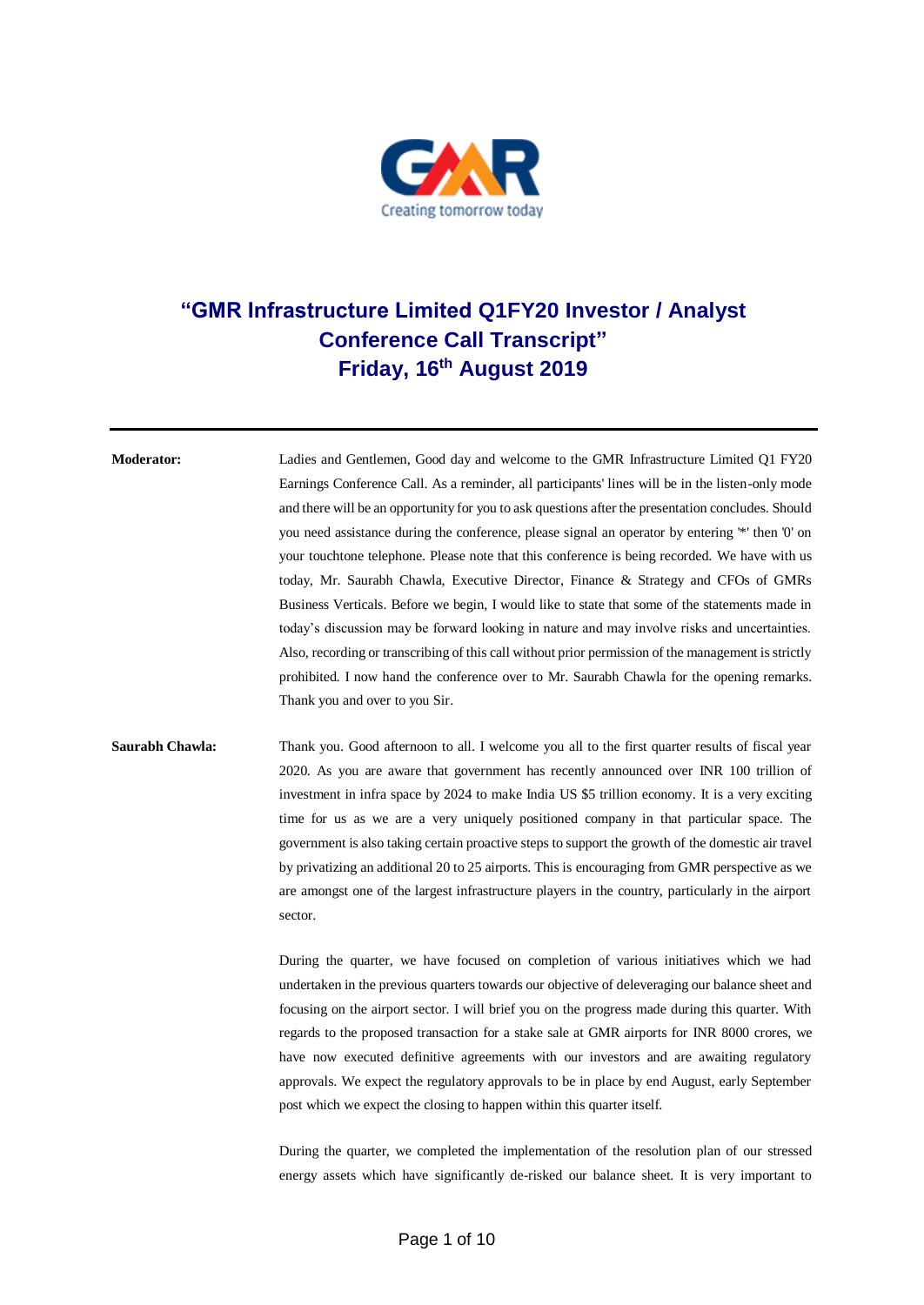

mention that we have achieved the resolution of two power projects bilaterally with a consortium of lenders and have received approvals from 100% of lenders. We have now successfully completed the implementation of the resolution plan of the Rajahmundry power project (GREL). Now, GREL has a residual sustainable debt of about INR 1130 crores against the total debt of about INR 2350 crores earlier. This debt is now repayable in 20 years. Consequently, the corporate guarantee expanded by the holding company, GMR Infra, has also reduced down to about INR 1130 crores. We have also divested our entire stake of 47.62% in Chhattisgarh power project to Adani Power. The shares have already been transferred and the plant has been handed over to Adani Power Limited. The Chhattisgarh power project had a total debt of about INR 5926 crores and a negative contribution of about INR 516 crores in the consolidated P&L of GMR Infra for fiscal year 2019. During the quarter, no loss of this power project has been taken into the P&L.

On the operating side, if we look at our consolidated financials, we have recorded gross revenues of about INR 1992 crores during the quarter as against INR 1738 crores during the corresponding quarter last year. EBTIDA margin has increased to 40% to about INR 599 crores during the quarter as compared to 33% at INR 436 crores during the previous quarter, a healthy growth.

Net loss before tax is at about INR 279 crores during the quarter as against a net loss before tax of about INR 290 crores during the corresponding quarter last year. Net loss after tax from continuing operations widened to about INR 335 crores during the quarter as against INR 238 crores during the corresponding quarter last year mainly due to tax implications. We are now on a path to profitability as the equity fund raise of about INR 8000 crores will be primarily used to repay the debt resulting in savings on interest expenses.

On asset basis, I will talk about the Delhi airport first. At the Delhi airport, the traffic declined by 10% year-on-year to about 15.7 million passengers in Q1 FY20 from 17.6 million in Q1 FY19 on discontinuation of services by Jet Airways. However, in the current quarter, the gap is getting filled by other airlines indicating a healthy underlying demand. Non-aero revenues grew by 9% Y-o-Y to about INR 552 crores in Q1 fiscal year 2020 from 507 crores in Q1 FY2019. Delhi airport started receiving the lease rent from Bharti Realty pertaining to recent land monetization of about 5 million square feet whereby the developers agreed to pay one time amount of about INR 1837 crores and annual lease rentals of about Rs 363.5 crores till 2036. During Q1FY20, about INR 90 crores of lease rent has been booked in revenue from this deal. As a result, CPD rentals grew by about 2.9x to INR 139 crores in Q1 FY20 from INR 48 crores in Q1 FY19. PAT at Delhi airport grew to ~INR 13 crores in Q1 FY20 against the net loss of ~INR 128 crores in Q1FY19.

DIAL airport generated a cash profit of ~ INR 186 crores in Q1 FY20 versus cash loss of INR 30 crores in the previous year during the same period. Delhi duty free services opened its new duty free shops following renovation at its arrival and departure location at Delhi International Airport Terminal 3 recently. Delhi airport has also been awarded with a CAP 2.0, climate oriented company award by CII-ITC centre of excellence for sustainable development. DIAL is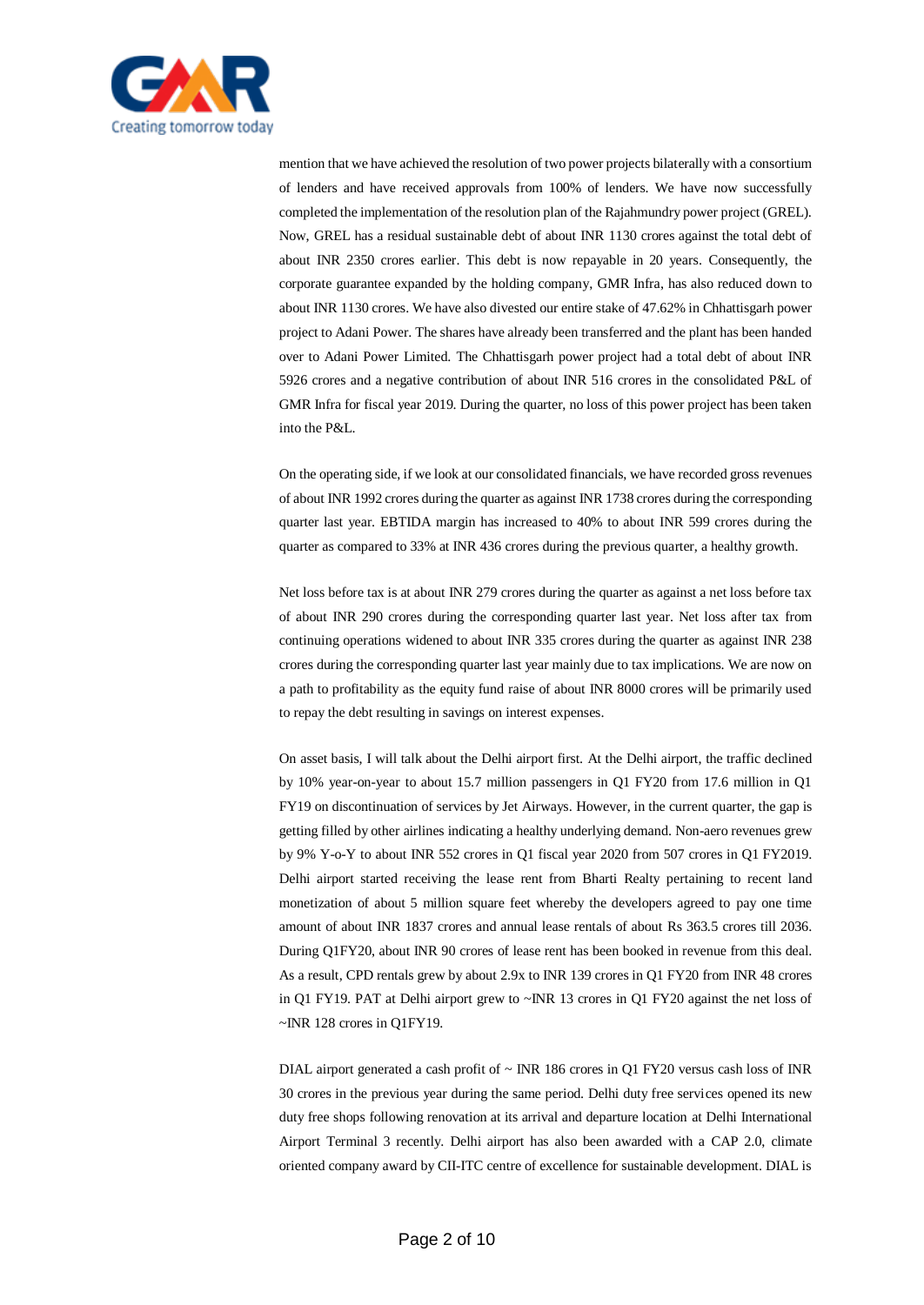

the only Indian airport to commission Airside driving simulators and operationalized dedicated trans-equipment excellent centre**.** DIAL has also undertaken on the expansion plan to handle capacity of up to 100 million passengers by 2022. Post completion, DIAL would be the only airport in India to have 4 runways and dual elevated Eastern Cross Taxiways. L&T has been entrusted with the entire EPC works.

Coming to Hyderabad airport, the traffic grew by about 8% year-on-year to 5.5 million passengers from about 5.2 million passengers in Q1FY19 and this is despite Jet Airways discontinuing its operations. Non-aero revenues grew by 20% year-on-year to INR 148 crores in Q1 FY20 from INR 124 crores in Q1 FY19. Profit after tax of INR 183 crores was achieved in Q1 FY20 versus 185 crores in FY19. This is primarily due to additional expenses incurred on operationalization of two interim terminals which led to 27% increase Y-o-Y in operating expenses resulting in a flat PAT. It generated a cash profit about 215 crores versus 214 crores basically a flat performance as far as the cash profit is concerned year-on-year. The agreement to lease has also been signed in Hyderabad. Amazon has signed up 261,000 square feet of a warehouse and SAFRAN in aircraft engines for about 165,000 square feet facility in the SEZ location for manufacture of aircraft engine components. Hyderabad Airport is the first airport in the country to start trials for the face recognition based end-to-end passenger processing systems. It has also won the Best Regional Airport award by Skytrax for 2019. New destinations have been added in Hyderabad. Cities like Gwalior, Belgaum, Kishangarh, others have all contributed to the growth of traffic and will continue to grow as we go forward. Even flight frequencies have been added to Jeddah, Mumbai, Chennai, Belgaum, Rajahmundry and Tirupati.

The expansion work for airport is progressing as per schedule and is likely to be completed by March 2022. Post completion, Hyderabad Airport will have the capacity to handle about 34 million passengers per annum compared to 12 million passengers today. Currently, it is handling in excess of 21 million passengers.

Cebu Airport in Philippines is doing exceptionally well. The traffic in Cebu in Philippines grew by about 13% year-on-year to about 3.06 million passengers in Q1FY20 from 2.7 in Q1FY19. New terminal has been commissioned in June last year. The revenue has increased by 50% yearon-year to INR 118 crores in Q1FY20 from 79 crores in Q1 FY19. Cash profit has increased by about 8% year-on-year to 47 crores in Q1FY20 from 43 crores in Q1FY19.

Coming to the energy sector, I take this opportunity to brief you on one of the major sector development during the quarter. In order to address the issue of huge outstanding on account of unpaid power bills by Discoms, Minister of State for Power and Non Renewable Energy has set up a Payment Security Mechanism and made it mandatory that power shall be despatched only after Letter of Credit has been opened and electricity shall be supplied only up to the quantity equivalent of value of Letter of Credit. This is a welcome step which will go a long way in alleviating issues in the sector. We hope these measures get implemented with rigour.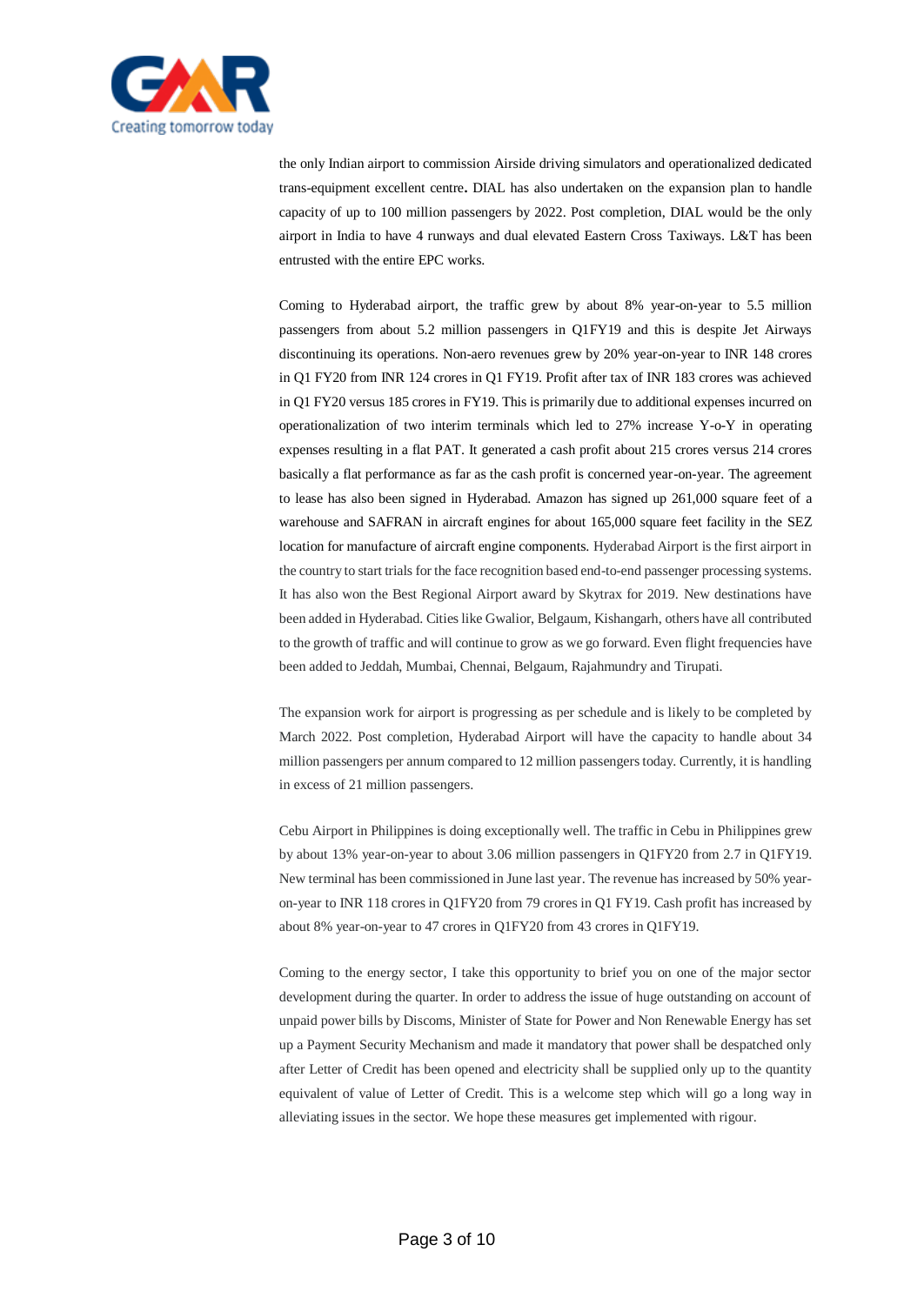

Coming to specific assets in the power sector, in Kamalanga power project, there has been a partial shutdown on account of plant maintenance in this quarter, which has resulted in a PLF of about 76.5% during the quarter. Our revenue has increased by 21% year-on-year to about INR 554 crores versus INR 457 crores last year. It generated a cash profit of about INR 44 crores during the quarter as against INR 43 crores in the same quarter last year.

In the Warora power project, due to better coal availability from Coal India Limited, it has resulted in a higher PLF of about 87.5% during the quarter. The revenue increased by about 2% to about INR 473 crores from the same quarter last year. It generated a cash profit of about INR 38 crores in the first quarter against INR 43 crores in Q1FY19.

In our coal business i.e. the Indonesian coal mine, the volumes have grown there. The sales volume has grown by about 35% year-on-year to about 7.5 million tonnes in Q1 FY20 from 5.6 million tonnes in Q1 FY19. Revenue grew by about 7% year-on-year to INR 1898 crores in Q1 FY20 from INR 1772 crores in Q1 FY19. Overall, I would say, it has been a much better quarter and as we go forward, upon the completion of our strategic stake sale in our GMR Airports and the money coming into deleverage our balance sheet, we intend to further give momentum to our performance during the current fiscal year and going forward into the next year as such. At this stage, I will stop and I open the whole platform for any questions that our analysts and investors may have. Thank you so much.

**Moderator:** Thank you very much sir. Ladies and gentlemen, we will now begin the question and answer session. The first question is from the line of Mohit Kumar from IDFC Securities.

**Mohit Kumar:** Sir, on the very first slide of the presentation, where you are talking about strategic investment and the proposed restructuring, isit possible to give us a sense of timeline for the money to come in for the strategic investment and about the proposed restructuring? What is the kind of timeline you are looking at? When are we supposed to apply to the NCLT for the approval of vertical demerger?

**Saurabh Chawla:** So primarily, I think I did put into my opening remarks, we are awaiting the regulatory approvals on the transaction. We hope that by end of August, early September, we would have all the regulatory approvals in place for a closing of the transaction to happen. We continue to be positive on the closing happening within this quarter 2 itself and the money is coming in within this quarter 2 itself but again, I will just qualify this that as it is regulatory approvals, we don't have full control on that but this is what our general expectation and guidance is. With respect to the vertical demerger, we expect that will go forward in the third quarter after this transaction has closed. I would again qualify this as that this is still subject to the approval of the committee of Board of Directors. They are evaluating all the points related to this vertical demerger, so after the transaction of strategic sale of equity is closed, we will be working and closing our deliberations with our Board of Directors and subject to their approval, we would be filing for a vertical demerger in the third quarter. That is a broad sense of the timelines.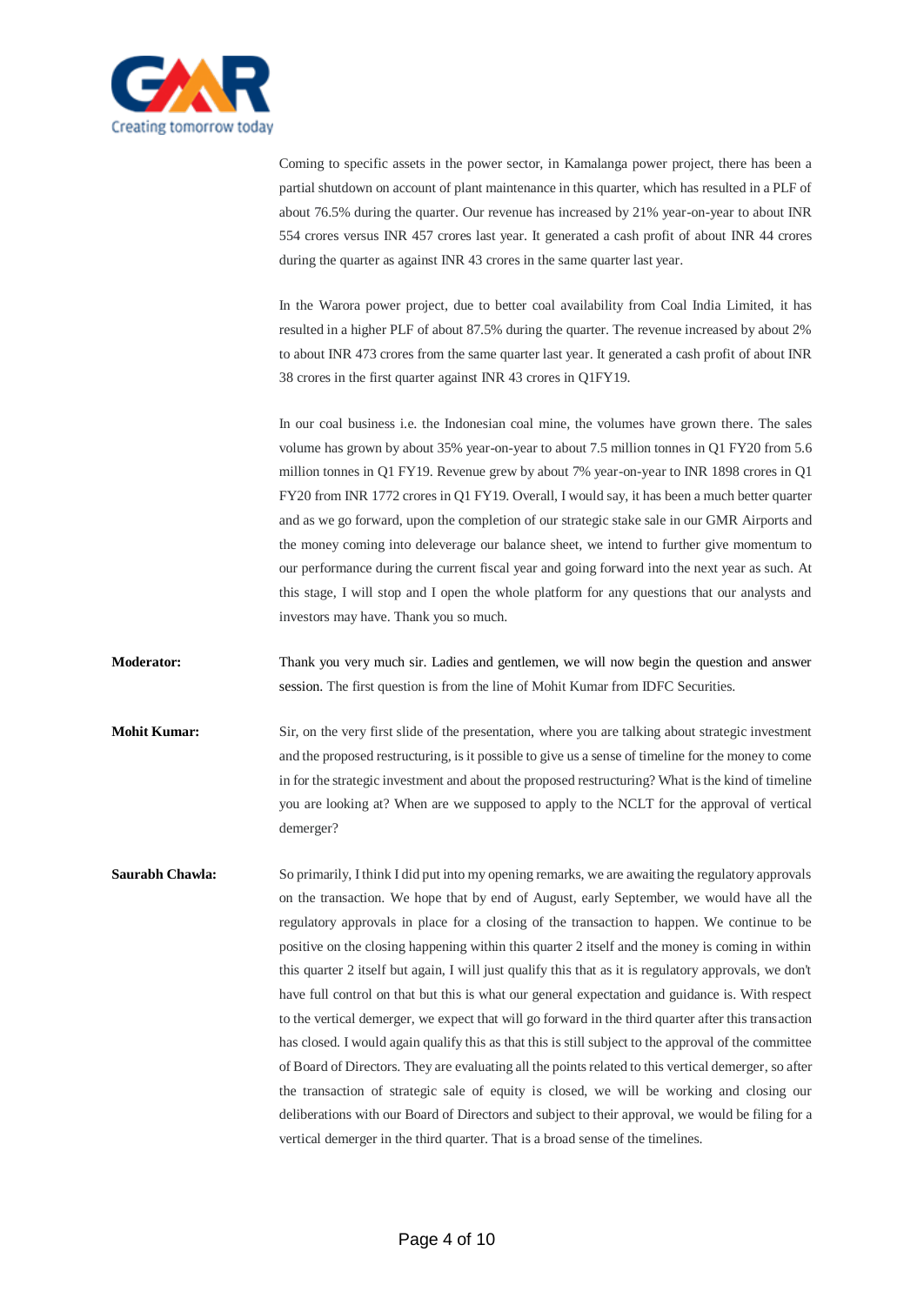

| <b>Mohit Kumar:</b> | My second question is on the status of tariff for the Delhi, has the consultation paper been<br>published by the AERA? Or when we are expecting otherwise?                                                                                                                                                                                                                                                                                         |
|---------------------|----------------------------------------------------------------------------------------------------------------------------------------------------------------------------------------------------------------------------------------------------------------------------------------------------------------------------------------------------------------------------------------------------------------------------------------------------|
| <b>GRK Babu:</b>    | As far as the DIAL is concerned, the consultation bill is not yet out. We are expecting only by<br>30th September because they have appointed some consultants for study and that is likely to be<br>completed by end of this month.                                                                                                                                                                                                               |
| <b>Mohit Kumar:</b> | And sir, what is the status of Nagpur and Bhogapuram Airport agreements? Is there any update<br>which you can share?                                                                                                                                                                                                                                                                                                                               |
| <b>GRK Babu:</b>    | There is no further update, as we explained last time, we were the highest bidder. So far, we<br>have not yet received any communication from the government.                                                                                                                                                                                                                                                                                      |
| <b>Mohit Kumar:</b> | My last question is, how is the traffic panning out in last 45 days? Has it improved from Q1 in<br>terms of growth?                                                                                                                                                                                                                                                                                                                                |
| <b>GRK Babu:</b>    | Traffic is coming back nearly. Compared to the April and May and June, July is much better and<br>we are almost on par with the corresponding month of the last year.                                                                                                                                                                                                                                                                              |
| <b>Moderator:</b>   | Thank you. Our next question is from the line of Vipul Shah from Sumangal Investments. Please<br>go ahead.                                                                                                                                                                                                                                                                                                                                         |
| <b>Vipul Shah:</b>  | Can you give me the aero revenues for Delhi and Hyderabad Airport for Q1FY20 and Q4FY19?                                                                                                                                                                                                                                                                                                                                                           |
| <b>Amit Jain:</b>   | If you look at aero revenue for Q1FY20, for Delhi Airport it is about INR 237 crores and non-<br>aero is about INR 552 crores.                                                                                                                                                                                                                                                                                                                     |
| <b>Vipul Shah:</b>  | For Q1 FY20, right?                                                                                                                                                                                                                                                                                                                                                                                                                                |
| <b>Amit Jain:</b>   | Yes, Q1 FY20.                                                                                                                                                                                                                                                                                                                                                                                                                                      |
| <b>Vipul Shah:</b>  | And what was the same figure for Q4FY19?                                                                                                                                                                                                                                                                                                                                                                                                           |
| <b>Amit Jain:</b>   | Quarter 4 was about INR 273 crores. There is a small dip in the aero revenues in Delhi because<br>if you remember, there was implementation of base airport charge and there is a slight dip in the<br>traffic numbers because of Jet Airways issue, which just now Mr. Babu mentioned that we are<br>catching up with that, so that is the aero. On the non-aero, we are growing in line. The non-aero<br>in Q4FY19 was about INR 526 odd crores. |
| <b>Vipul Shah:</b>  | So that earlier controlled period tariff revision has not been implemented still?                                                                                                                                                                                                                                                                                                                                                                  |
| <b>GRK Babu:</b>    | The tariff has been implemented. That is called base airport charges. It is fully implemented in<br>the fourth quarter of FY19. In the first quarter of FY20 also, the base airport charges is applicable<br>but because of the traffic fall, the aero revenues have come down slightly as in INR 273 crores                                                                                                                                       |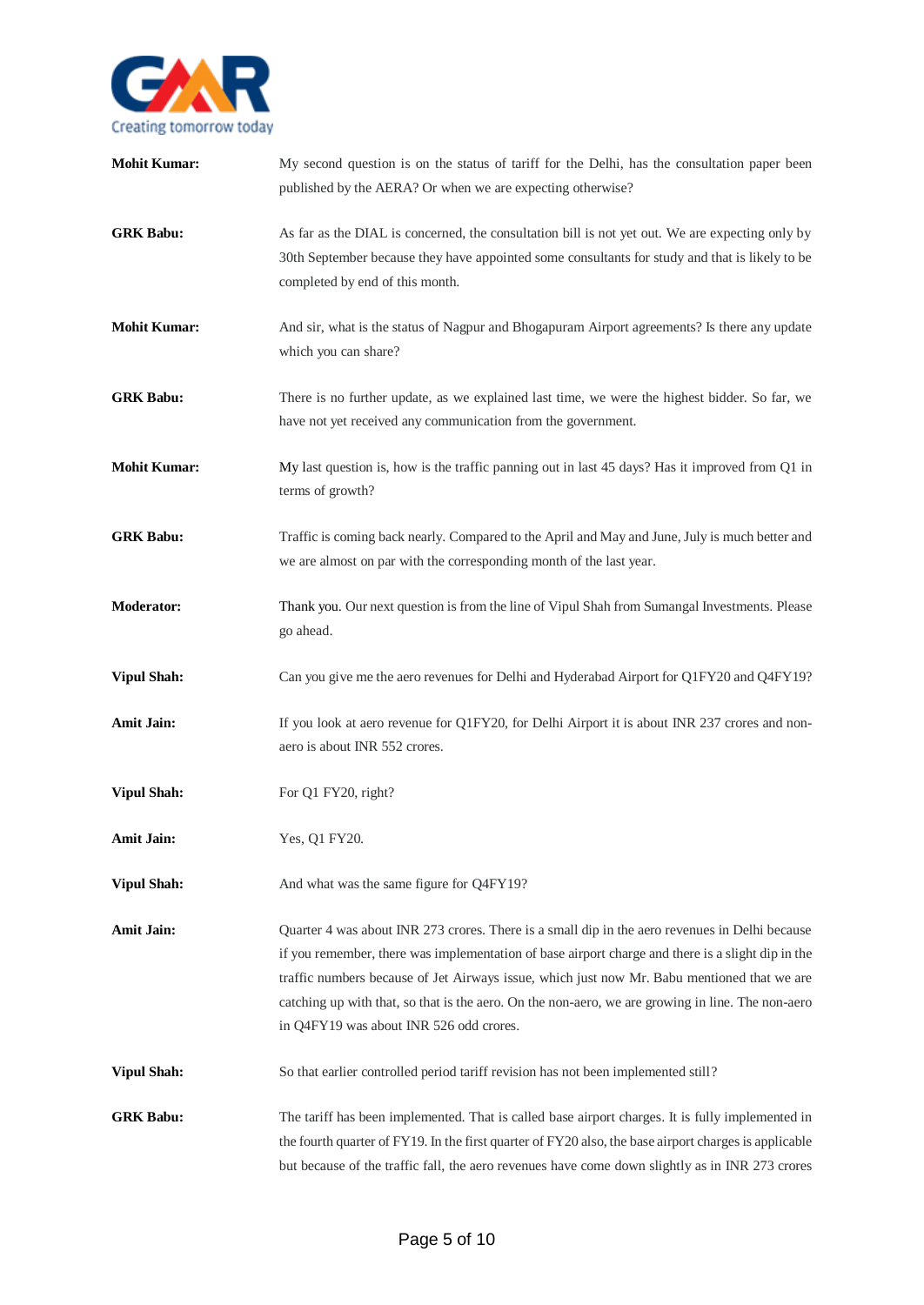

in Q4FY19 versus we have earned INR 236 crores in Q1FY20. However, from July onwards since the traffic is back, we are expecting that we will be able to achieve the same aero revenue. As far as non-aero is concerned, there is an increase despite the fact that there is a little fall in the traffic. Still our non-aero revenue has grown from INR 526 crores in Q4 FY19 to 552 crores in Q1 FY20. **Vipul Shah:** And sir, what will be the lease rental income from Bharti Realty per quarter? **Saurabh Chawla:** It is INR 363.5 crores for the full year, per annum for the entire 4.9 million square foot.

- **Vipul Shah:** And this will be for how many year, sir?
- Saurabh Chawla: Till 2066.
- **Amit Jain:** Just to add, this number of INR 363.5 crores will be there till 2036, post that there will be increase of 50% on this till 2066.
- **Moderator:** Thank you. Our next question is from the line of Ashish Shah from Centrum Broking. Please go ahead.
- **Ashish Shah:** Sir, could you help me with the debt numbers for Kamalanga and Warora? What is the gross debt, maybe outstanding at this point?
- **Amit Jain:** If you look at the Warora, Warora as of June, is close to about 3000 crores and for Kamalanga, it is about 4000 crores.
- Ashish Shah: And sir, how much is due for repayment this year in both of these plants?
- **Ashis Basu:** For Kamalanga, there is no repayment due and for Warora 180 crores.
- Ashish Shah: So Kamalanga would have something in 21, in terms of repayment?
- **Ashis Basu:** Yes.
- **Ashish Shah:** Sir, any quantum, if at all?
- Ashis Basu: We will answer offline on that so we get that data for you.
- Ashish Shah: Sir, secondly, on the progress in the Kakinada SEZ, so do we have something inside, as there have been any progress in the last quarter or so in terms of any monetization of the land?
- **Management:** Good afternoon, everybody. So far, as Kakinada project is concerned, we have signed the MOU with Haldia Petrochemicals, whereby Haldia will set up a refinery cum petrochemical cracker project. Currently, the government and the Haldia are working on the pre-project activities.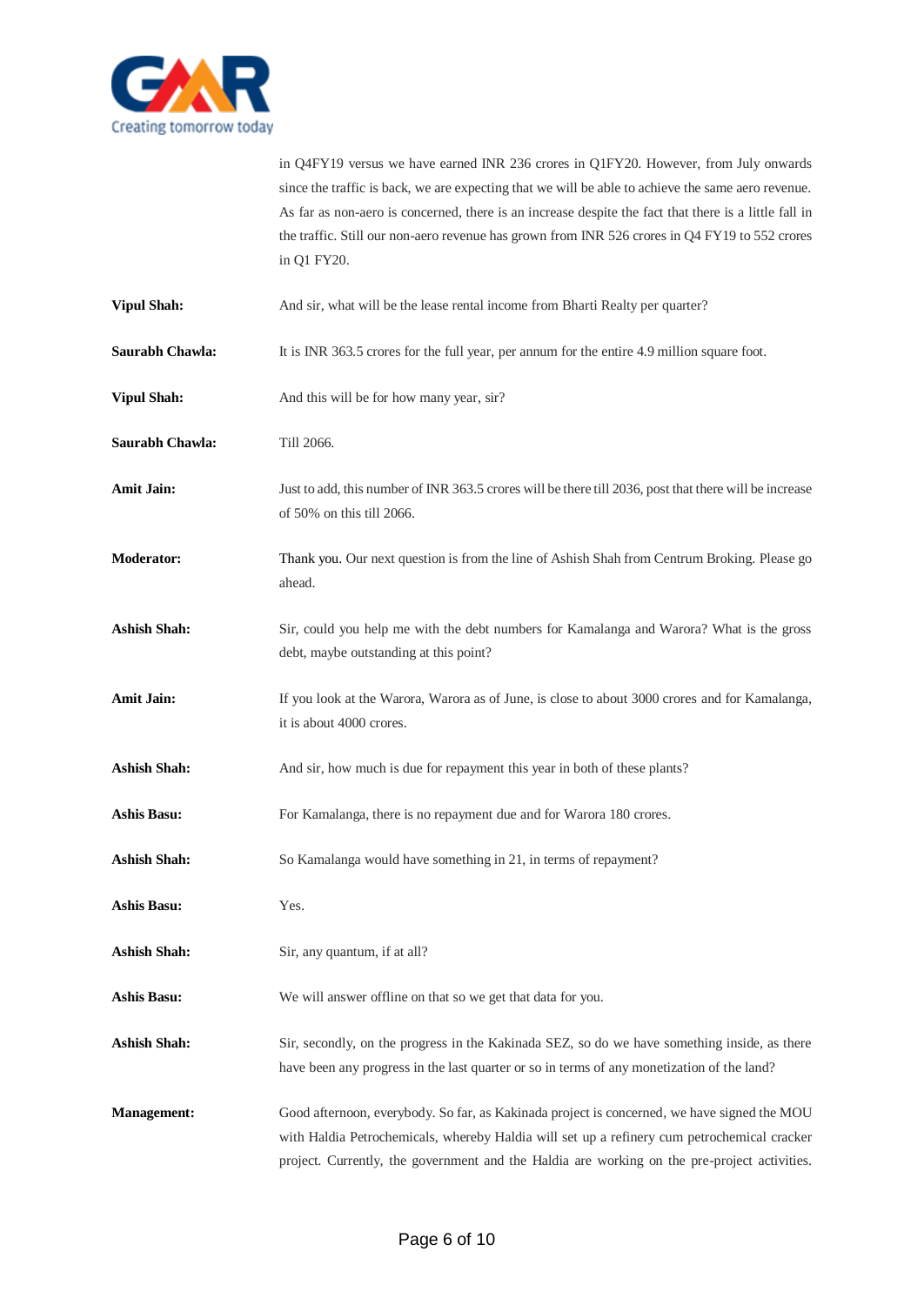

Haldia has already obtained the environmental TOR also and they are expecting to achieve the financial closure by April 2020.

- Ashish Shah: Sir, how much land is here in the MOU? How many acres?
- **Management:** They are requiring 2500 acres.
- **Ashish Shah:** 2500 acres and sir, how much is the value of this monetization?
- **Management:** See, we are yet to reach the consideration for the land monetization, the consideration value. Currently, discussions are progressing.
- **Ashish Shah:** Sir, on the Goa and the Nagpur airports, could you update what is the status of construction at Goa because we get some sense that probably the construction is halted at this time due to certain local issues there, so could you just help us understand the status?
- **GRK Babu:** When it comes to the Goa, the construction is stopped because of the Supreme Court order. This is the final appeal which has been made against the NGT order by the NGOs of Goa and the matter has already been heard. We are awaiting for the final word. We are expecting that we should be able to start the construction by September. That is the development as far as Goa is concerned.
- Ashish Shah: Sorry to interrupt sir, but that is subject to the Supreme Court permitting the construction to complete?
- **GRK Babu:** Yes, because we have submitted the Ministry of the Environment and Forests and they have submitted the entire final report to the Supreme Court as well as the Government of Goa, so we do not foresee any more further hurdles from the Supreme Court side.
- **Ashish Shah:** Sir, on the Nagpur Airport?

**Saurabh Chawla:** Nagpur side, as far as we have already received formal Letter of Award (LOA) in the month of March. We are just in the process of creating a company, so we are hoping that we will be able to sign the agreement by the end of this month.

- **Ashish Shah:** Sir, broadly could you define what is the scope there in terms of, what is the initial CAPEX and how much the capacity expansion will happen?
- GRK Babu: The Nagpur Airport currently is operating around 3 million PAX. We are expected to build 12 million capacity, no runway is required. We have to build a new terminal along with the apron and access route. As of today, we are expecting the total project cost will be around INR 20 billion. It is a brownfield airport, so we will be taking over the entire operating airport and the day 1, it will be the profits, so we are expecting good amount of the money will be utilized in the internal accruals for the purpose of expansion.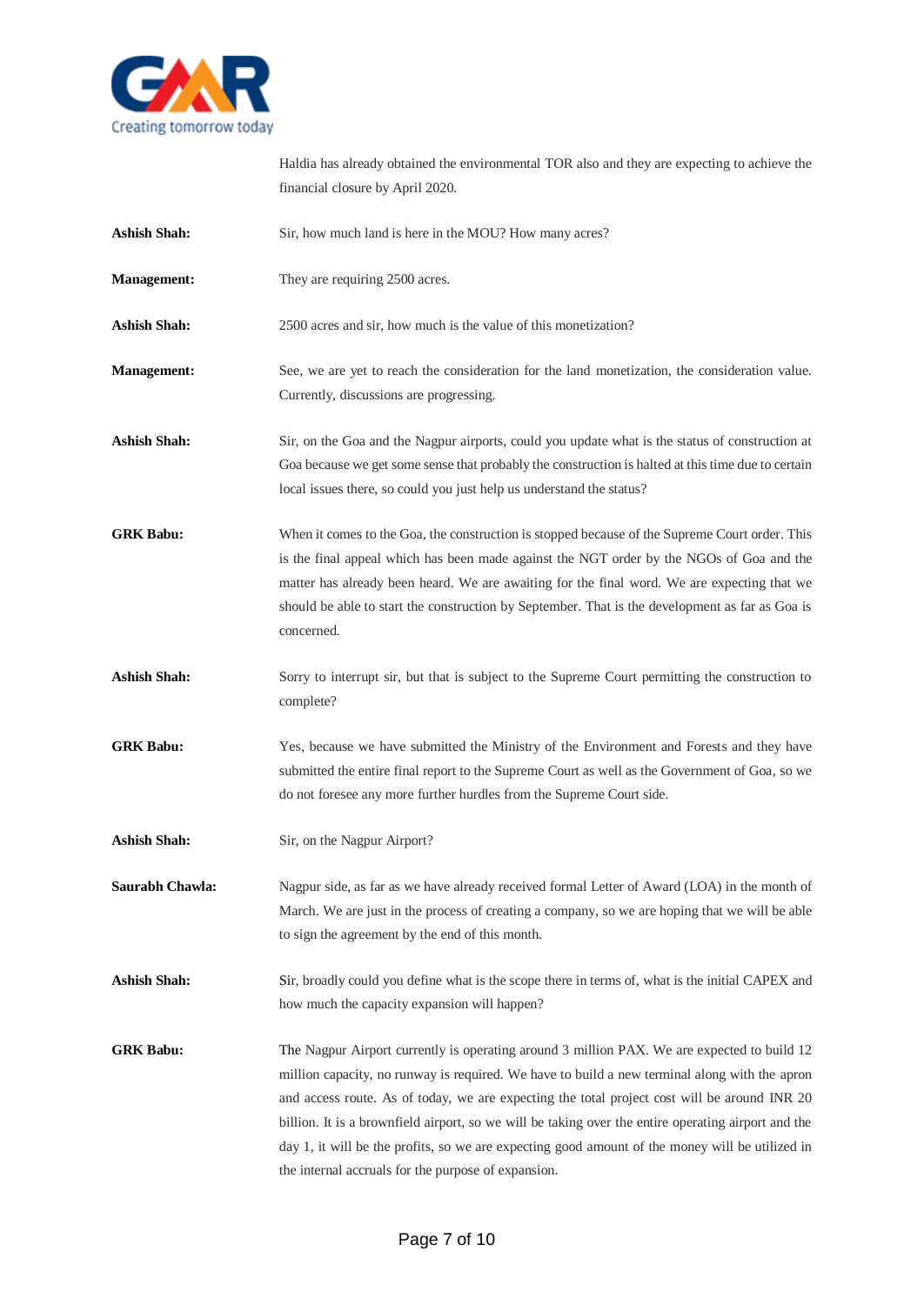

| <b>Ashish Shah:</b>          | But yet, the expansion will have to go through the environment ministry clearances, right? Or<br>that is already done?                                                                                                                                                                                                                                                                           |
|------------------------------|--------------------------------------------------------------------------------------------------------------------------------------------------------------------------------------------------------------------------------------------------------------------------------------------------------------------------------------------------------------------------------------------------|
| <b>GRK Babu:</b>             | So that is the government responsibility because we are not going ahead. It is not a new<br>greenfield airport; it is a brownfield airport. Runways, we are not going to build anything yet. It<br>is only the new terminal along with the apron we are going to build it. So we do not find any<br>difficulty as far as the environment clearance is concerned because it is a running airport. |
| <b>Ashish Shah:</b>          | Sir, lastly from my side, since we are evaluating or considering the demerger or a vertical<br>demerger, so what happens to the FCCB, which is there in the GMR parent? So how does that<br>get split or repaid, converted? What happens to that?                                                                                                                                                |
| Saurabh Chawla:              | Those aspects have still yet to be decided. It is under evaluation and there will be an allocation<br>of that FCCB between the airport vertical and non-airport vertical I think we should wait for that<br>evaluation to complete and once we file with the NCLT, everything will be in public space.                                                                                           |
| <b>Moderator:</b>            | Thank you. We have the next question from the line of Aditya Chandrasekhar from Edelweiss.<br>Please go ahead.                                                                                                                                                                                                                                                                                   |
| Aditya Chandrasekhar:        | What are the receivables currently in Kamalanga and the Warora plant?                                                                                                                                                                                                                                                                                                                            |
| <b>Ashis Basu:</b>           | The total receivable including the regulatory is close to 895 crores in Kamalanga and in Warora,<br>it is $442$ including                                                                                                                                                                                                                                                                        |
| Aditya Chandrasekhar:        | Sorry sir, how much?                                                                                                                                                                                                                                                                                                                                                                             |
| <b>Amit Jain:</b>            | If you see for both the plants, Warora and Kamalanga put together, the receivables are close to<br>1300 crores.                                                                                                                                                                                                                                                                                  |
| <b>Aditya Chandrasekhar:</b> | 895 in Kamalanga and 443 is it, in Warora?                                                                                                                                                                                                                                                                                                                                                       |
| <b>Amit Jain:</b>            | Yes, so both 1300 crores. Warora is 442 crores and Kamalanga is 895 crores.                                                                                                                                                                                                                                                                                                                      |
| Aditya Chandrasekhar:        | And sir, my second question is the CAPEX in both Delhi and Hyderabad for the expansion. So<br>is it possible to tell us like how much has been incurred? How much we are expanding, etc., just<br>the status of the expansion basically?                                                                                                                                                         |
| <b>GRK Babu:</b>             | As far as the Delhi is concerned, the total CAPEX program, I think, we have already explained<br>last time. So we have paid advance to the EPC contractor about 760 crores and we have also<br>incurred about 200 to 250 crores. Around 1100 crores in the total, we have paid so far to the<br>EPC contractor. As Hyderabad is concerned, it is around 1000 crores we have incurred.            |
| Aditya Chandrasekhar:        | Incurred around 1000 crores?                                                                                                                                                                                                                                                                                                                                                                     |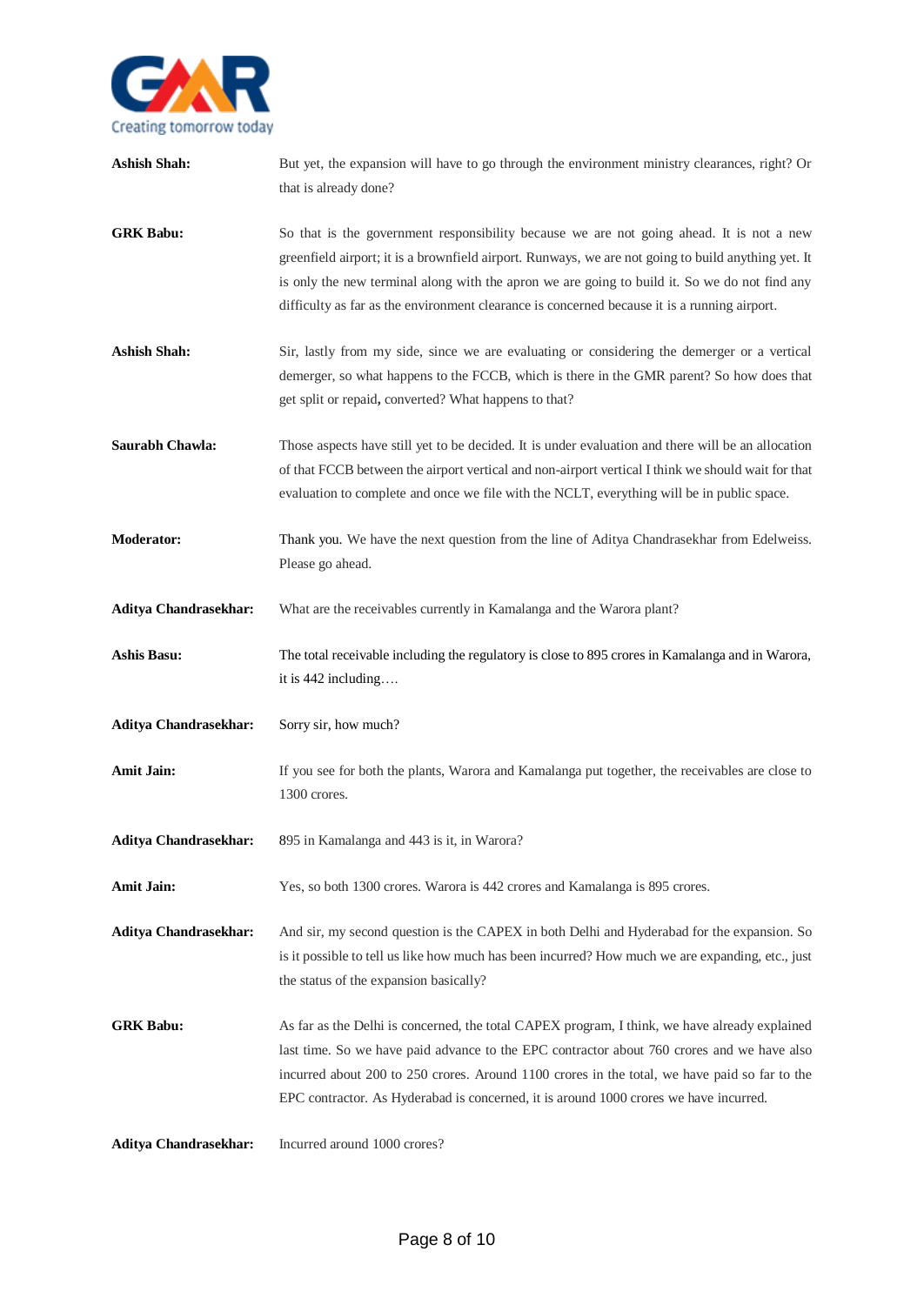

| <b>GRK Babu:</b>      | Yes.                                                                                                                                                                                                                                                                                                                                                                                                                                                                                                                                                                                                                                                                                                                                                                                                                                                                                                                                                                                                                                                                                                                                                                                                                                                                                                                                                                                                                                                                                                                                                                                                                                                       |
|-----------------------|------------------------------------------------------------------------------------------------------------------------------------------------------------------------------------------------------------------------------------------------------------------------------------------------------------------------------------------------------------------------------------------------------------------------------------------------------------------------------------------------------------------------------------------------------------------------------------------------------------------------------------------------------------------------------------------------------------------------------------------------------------------------------------------------------------------------------------------------------------------------------------------------------------------------------------------------------------------------------------------------------------------------------------------------------------------------------------------------------------------------------------------------------------------------------------------------------------------------------------------------------------------------------------------------------------------------------------------------------------------------------------------------------------------------------------------------------------------------------------------------------------------------------------------------------------------------------------------------------------------------------------------------------------|
| <b>Moderator:</b>     | Thank you. The next question is from the line of Aditya Mongia from Kotak Securities. Please<br>go ahead.                                                                                                                                                                                                                                                                                                                                                                                                                                                                                                                                                                                                                                                                                                                                                                                                                                                                                                                                                                                                                                                                                                                                                                                                                                                                                                                                                                                                                                                                                                                                                  |
| <b>Aditya Mongia:</b> | Sir, the first question was on the corporate debt, just wanted to get a sense from you as to where<br>do you see this debt level peaking out?                                                                                                                                                                                                                                                                                                                                                                                                                                                                                                                                                                                                                                                                                                                                                                                                                                                                                                                                                                                                                                                                                                                                                                                                                                                                                                                                                                                                                                                                                                              |
| Saurabh Chawla:       | Well, we are actually in the process of reducing this debt substantially, so the main reason why<br>we are divesting 44% in our airports vertical is to make this debt almost negligible. So hopefully,<br>I think, within this quarter itself, if we achieve our closing, the debt would have peaked out.                                                                                                                                                                                                                                                                                                                                                                                                                                                                                                                                                                                                                                                                                                                                                                                                                                                                                                                                                                                                                                                                                                                                                                                                                                                                                                                                                 |
| <b>Aditya Mongia:</b> | Sir, the debt for the is already inside the numbers now?                                                                                                                                                                                                                                                                                                                                                                                                                                                                                                                                                                                                                                                                                                                                                                                                                                                                                                                                                                                                                                                                                                                                                                                                                                                                                                                                                                                                                                                                                                                                                                                                   |
| Saurabh Chawla:       | Yes, everything is part of that only.                                                                                                                                                                                                                                                                                                                                                                                                                                                                                                                                                                                                                                                                                                                                                                                                                                                                                                                                                                                                                                                                                                                                                                                                                                                                                                                                                                                                                                                                                                                                                                                                                      |
| <b>Aditya Mongia:</b> | The second thing is, assuming everything goes as per plan and 8000 crores comes in, just wanted<br>to get a sense from you that given the CAPEX requirement in Delhi and Hyderabad, what is the<br>growth capital that you had left with to be bidding for the incremental airport purchase?                                                                                                                                                                                                                                                                                                                                                                                                                                                                                                                                                                                                                                                                                                                                                                                                                                                                                                                                                                                                                                                                                                                                                                                                                                                                                                                                                               |
| Saurabh Chawla:       | Well, primarily, if you look at, we have entered this partnership with very long-term investors,<br>both financial and strategic guys. Whilst any growth plans, which are there in Delhi, it is<br>primarily with its own expansion to 100 million passengers and that is almost funded with all<br>the capital raise and internal accruals that are already there, including the leasing out of land to<br>Bharti. Same goes with Hyderabad. So for their own expansion for next many years, the capital<br>funding is already in place. Any additional growth, which may be in the greenfield space or<br>maybe even in brownfield space and new airport space, there is enough capacity available<br>because after a point of time, these airports are going to start throwing out dividends and we<br>have the ability then to monetize those dividends and utilize them for bidding of other airports,<br>whether in the country or abroad. Last but not the least, if any capital is required, we can also<br>leverage the balance sheet of this platform because this platform's balance sheet can also get<br>delivered by about 1000 odd cores with the current transaction. So broadly, not only the balance<br>sheet gets strengthened at the corporate level, but the balance sheet is actually also getting<br>strengthened at the airport platform level, so the opportunities and growth, we won't let that go<br>by and we will be looking aggressively in that space. Although for the next few years, our<br>bandwidth is fully committed to expanding the existing airports and building out the new ones,<br>whether in Goa or Nagpur. |
| <b>Aditya Mongia:</b> | The 8,000 crores are hard stop in terms of money that has been coming from these 3 partners of<br>yours, so is there more money coming in incrementally, if you require money for deployment in<br>airport verticals?                                                                                                                                                                                                                                                                                                                                                                                                                                                                                                                                                                                                                                                                                                                                                                                                                                                                                                                                                                                                                                                                                                                                                                                                                                                                                                                                                                                                                                      |
| Saurabh Chawla:       | Sorry, Aditya, we are not able to hear you. At this stage, just to answer your first part of the<br>question, which we heard clearly, second part, we did not. Yes, 8000 crores is a hard stop as far                                                                                                                                                                                                                                                                                                                                                                                                                                                                                                                                                                                                                                                                                                                                                                                                                                                                                                                                                                                                                                                                                                                                                                                                                                                                                                                                                                                                                                                      |